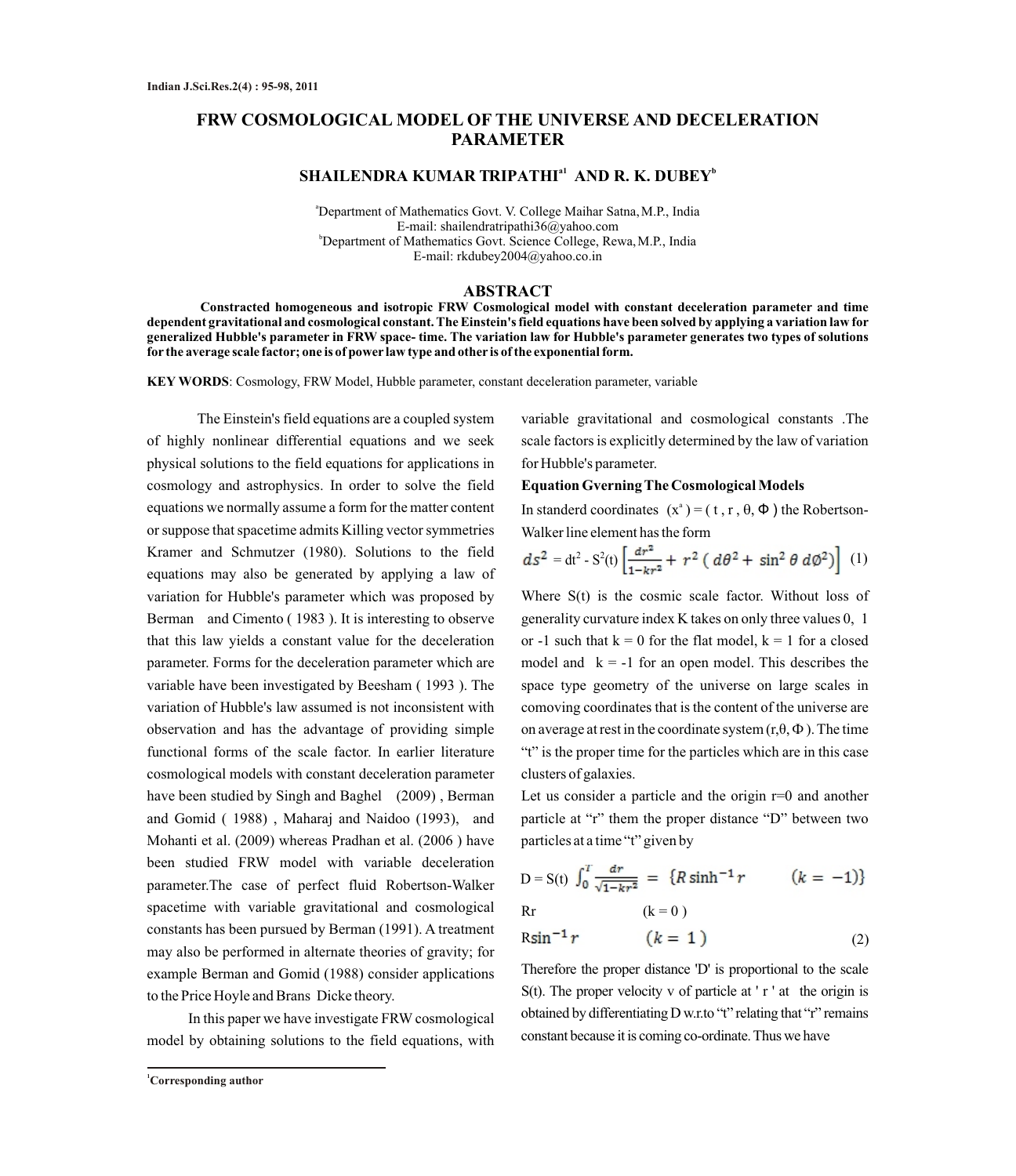$$
v = D = S(t) \int_0^S \frac{dr}{\sqrt{1 - kr^2}} = \frac{s}{s} D.
$$
 (3)

where a dot on the symbol means differentiation with respect to t. This tells us that at any time t the speed "v" is proportional to the proper distance D. Comparing this result with the Hubble's law  $v = HD$ 

$$
\text{we get } H = \frac{s}{s} \tag{4}
$$

In fact, we cannot stretch the measuring tape between the particles, therefore the proper distance "D" is not measurable quantity. However, the great advantage of the relativistic formulation is that it gives relationship between quantities such as red shifts apparent magnitudes, number counts etc. which can be measured. The important point is that they all involve only the scale factor S(t).

Therefore, the scale factor has been treated as a measure of distance. In a similar way and are treated as the measures of the velocity and the acceleration of the fundamental particles relative to the origin that is in the space time metric Rahman (1990), we consider the commoving coordinate r dimensionless and the scale factor S(t) as having the dimension of length .

By taking large scale viewpoint the energy momentum tensor of the content of the universe takes the same form as for a perfect fluid distribution of matter.

$$
Tij = (p + \rho)uij - p gij
$$
 (5)

where p is the proper pressure,  $\rho$  is the proper density and is the four velocity of the fluid particles which are in this case cluster of galaxies. Since the particle is at rest in the coordinate system  $(r, \theta, \Phi)$  we have

$$
u^{i} = (0,0,0,1) \tag{6}
$$

We consider the Einstein field equation as

$$
\mathbf{R}_{ij} - \frac{1}{2} \mathbf{R} \mathbf{g}_{ij} + \Lambda \mathbf{g}_{ij} = -8\pi \mathbf{G} \mathbf{T}_{ij}
$$
 (7)

and the conservation law as 
$$
T_{ij}^{ij} = 0
$$
 (8)

which on applying to 
$$
(7)
$$
, we get

$$
\Lambda_{\mu} g_{j}^{\prime} + 8\pi G T_{j}^{\prime} = 0 \tag{9}
$$

Substituting the values from  $(1)$ ,  $(5)$ , and  $(6)$  in  $(7)$  we get the following set of equations

$$
2\frac{\ddot{S}}{S} + \frac{(\dot{S}^2 + k)}{S^2} = -8\pi g p + \Lambda
$$
 (10)

$$
3\frac{\dot{S}^2}{S^2} \frac{3k}{S^2} = 8\pi g p + \Lambda \tag{11}
$$

Differentiating equation (11) with respect to "t" we get

$$
3\frac{\dot{S}}{S} \left[ 2\frac{\ddot{S}}{S} - \frac{2S^2}{S^2} - \frac{2k}{S^2} \right] - \Lambda = 8\pi G\rho + 8\pi G\rho \tag{12}
$$

Subtracting equation (10) from (11) we get

$$
\left[ -2\frac{\ddot{S}}{S} + \frac{2\ddot{S}^2}{S^2} + \frac{2k}{S^2} \right] = 8\pi G(p + \rho)
$$
 (13)

Inserting equation (13) in equation (12) we get

$$
\dot{G}\rho + G\dot{\rho} + 3Gp \frac{\dot{S}}{S} + 3G\rho \frac{\dot{S}}{S} + \frac{\Lambda}{8\pi} = 0
$$

Rearranging above equation after multiplying by  $R^3$ , we obtain

$$
G\left[\frac{d(\rho s^3)}{dt} + 3\rho S^2 S\right] + S3\left[\dot{G}\rho + \frac{\Lambda}{8\pi}\right] = 0
$$
 (14)  
Equation (8) when simplified with the help of the equations  
(1), (5) and (6) we get the conservation law as  

$$
\frac{d(\rho s3)}{dt} + 3\rho S^2 S = 0
$$
 (15)  
From equation (14) and (15), we get

Equation (8) when simplified with the help of the equations  $(1)$ ,  $(5)$  and  $(6)$  we get the conservation law as

$$
\frac{d(\rho s3)}{dt} + 3\rho S^2 S = 0\tag{15}
$$

From equation (14) and (15) , we get

$$
G\rho + \frac{\Lambda}{8\pi} = 0\tag{16}
$$

Equation (10) is multiplying by 3 and then adding with  $(11)$ we obtain

$$
3\ddot{S} = -4\pi GS \left(3p + \rho\right) + AS \tag{17}
$$

 $R_{ij}$  - ½ $R_{gij}$  +  $\Lambda g_{ij}$  = -8 $\pi G T_{ij}$  (7) are variation of 5 and 11. We consider the dependence of the pressure in a homogeneous and isotropic model of the Equation  $(11)$ ,  $(15)$ ,  $(16)$  and  $(17)$  are the fundamental equations governing a homogeneous and isotropic cosmological model of the universe. Equation (11), (15) and (17) are same as the corresponding equation in general relativity, but here we have additional equation (16) due to the variation of G and  $\Lambda$ . We consider the dependence of the universe as

$$
P = \omega \rho \tag{18}
$$

$$
Where \omega \in [0, 1] \tag{19}
$$

The equality sign  $\lceil \omega \rceil = 0 \rceil$  in (19) implies that the model is pressure less.

 $-8\pi g p + \Lambda$  (10) Eqs. (15) and (18) together give the dependence of  $\rho$  on S, but this is not sufficient to get the dependence of S on t  $\text{Arg} p + \Lambda$  (11) from eqs. (11). For this we need the dependence of G and  $\Lambda$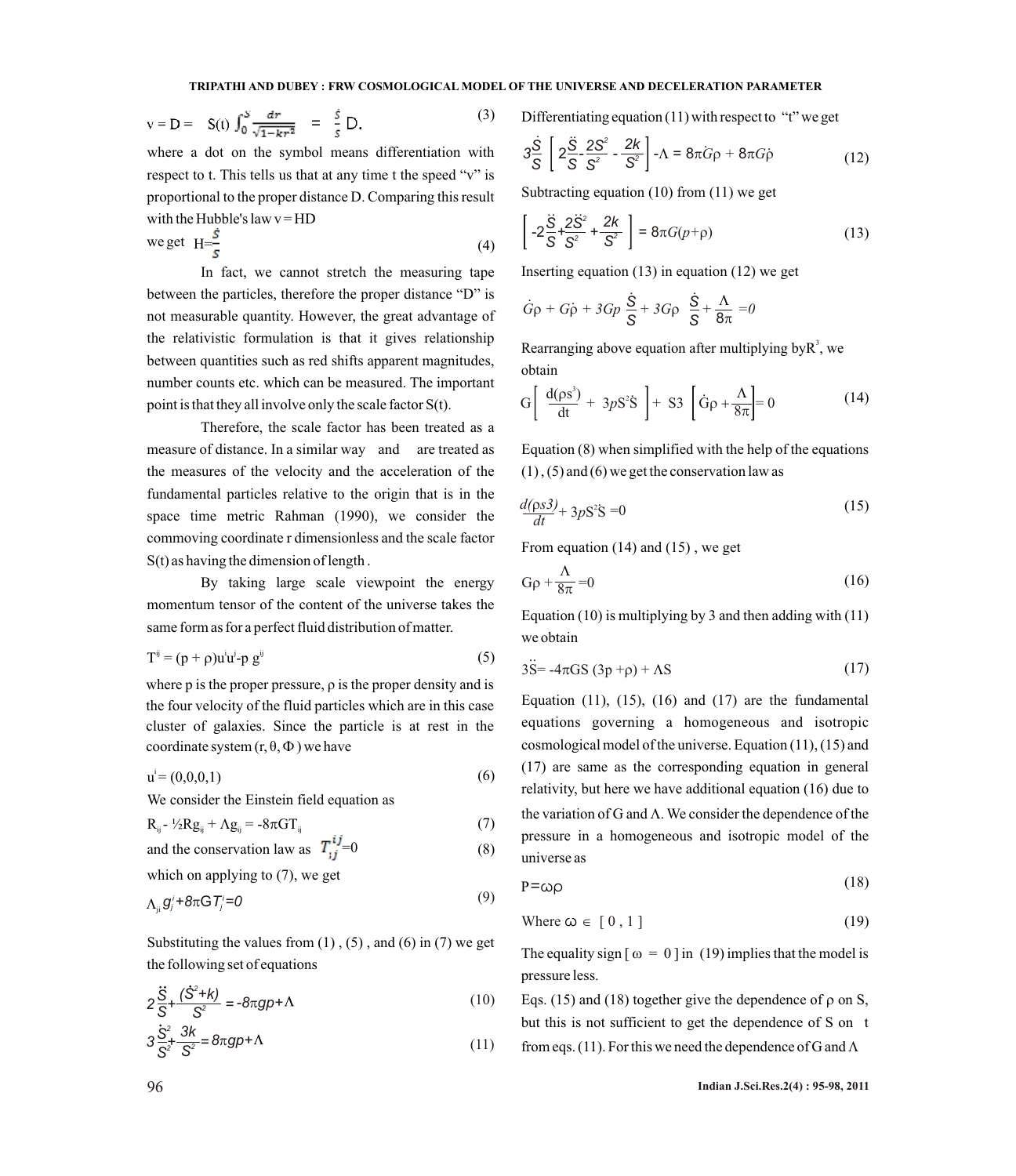on S. Also knowing the dependence of  $\rho$  on S. Eqs. (16) is  $\rho$ integrable when we have an additional equation relating G

$$
G\rho = \frac{\eta \Lambda}{8\pi} \tag{20}
$$

And thus , the fundamental equation governing the model of the universe are (11) , (15) , (16) (17), (18) and (20). Now from equation  $(15)$  and  $(18)$ , we get

$$
\rho = \alpha S^{3(1+\omega)} \tag{21}
$$

Then from equation (16), (20) and (21) and putting  $a=1$ , we get

$$
G = S^{\frac{3(1+\omega)}{(1+\eta)}}
$$
\n
$$
(22)
$$

$$
\Lambda = S^{\frac{3\eta(1+ \alpha)}{(1+\eta)}}
$$
 (23) as t increases.

To solve completely the system of equation (10) and (11) we assume that the variation of Hubble parameter is given by the equation

$$
H=|S^{-n} \tag{24}
$$

From equation (4) and (24) we get  $S^{n-1} \dot{S} = \vert$ 

Integrating above equation we obtain the law of average scale factor "S" as

$$
S = (nlt + c_1)^{\frac{1}{n}}; \text{ for } n \neq 0 \tag{25}
$$

$$
S = c_2 e^{lt} ; \text{ for } n = 0 \tag{26}
$$

Where  $C_1$  and  $C_2$  are constants of integration. Thus the law (24) provides two type of the expansion in the (i) power law and (ii) exponential law

**Case-I** When  $n \neq 0$  I e. model for power law expansion :

In this case the metric (1) takes the form

$$
ds^{2} = dt^{2} - (nlt + c_{1})^{\frac{2}{n}} \left[ \frac{dr^{2}}{1 - kr^{2}} + r^{2} (d\theta^{2} + \sin^{2} \theta \, d\phi^{2}) \right] (27)
$$

Using equation (25) in equation (4) the Hubble parameter H and expansion scalar  $\theta$  are given by

$$
H = (nlt + c_1)^{-1}
$$
 (28)

$$
\theta = 3H = 3(nlt + c_1)^{-1} \tag{29}
$$

The deceleration parameter q is given by

$$
q = n-1 \tag{30}
$$

this shows that in this case the deceleration parameter is constant. Using equation (25) in equations (18), (21), (22) and  $(23)$  pressure p, energy density  $\rho$  gravitational constant G and cosmological constant  $\Lambda$  are given by

$$
p = \omega \left(nlt + c_1\right)^{\frac{-s(1+\omega)}{n}} \tag{31}
$$

$$
a_0 = (nlt + c_1)^{\frac{-s(1+i\omega)}{n}}
$$
 (32)

and A as  
\n
$$
G = (nlt + c_1)^{\frac{g(1+l\omega)}{n(1+l\eta)}}
$$
\n(33)

$$
\Lambda = \left( nlt + c_1 \right)^{\frac{-s\eta(1+m)}{n(1+\eta)}} \tag{34}
$$

## **Discussion**

The deceleration parameter q for the model (27) is constant. The energy density and pressure for this model are  $\rho = \alpha S^{3(1+\omega)}$  (21) given by equation (31) and (32). It is evident that  $\rho$  and  $p \rightarrow 0$  as  $t \rightarrow \infty$  whereas p and p both are approach infinite at  $t = C_1/nl$ . Cosmological constant  $\Lambda$  is decrease as cosmic time t increase whereas gravitational constant G is increases as t increases.

> Case - II When  $n = 0$  i.e. Model for exponential law expansion:

In this case the metric (1) takes the form

$$
ds^{2} = dt^{2} - (c_{2}e^{lt})^{2} \left[ \frac{dr^{2}}{1 - kr^{2}} + r^{2} (d\theta^{2} + \sin^{2} \theta d\phi^{2}) \right] (35)
$$

The deceleration parameter q is given by

$$
q = -1 \tag{36}
$$

cosmological constant  $\Lambda$  are given by pressure  $p$ , energy density  $\rho$  gravitational constant G and Using equation  $(26)$  in equations  $(18)$ ,  $(21)$ ,  $(22)$  and  $(23)$  $\Lambda$  are given by

$$
p = \omega(c_2)^{-3(1+\omega)} e^{-3lt(1+\omega)}
$$
\n(37)

$$
\rho = (c_2)^{-3(1+\omega)} e^{-3it(1+\omega)}
$$
\n(38)

$$
G = (c_2)^{\frac{B(1+d_0)}{(1+\eta)}} e^{\frac{B(1+d_0)t}{(1+\eta)}}
$$
\n(39)

$$
\Lambda = (c_2)^{\frac{-8\eta(1+\omega)}{(1+\eta)}} e^{\frac{-8\eta(1+\omega)(t)}{(1+\eta)}}
$$
\n(40)

The Hubble parameter H and expansion scalar  $\theta$  are given by  $H= 1$  (41)

$$
\theta = 31 \tag{42}
$$

The energy density  $\rho$ , pressure  $p$ , and cosmological constant  $\Lambda$  all are approach to zero as  $t \to \infty$ and gravitational constant  $G \rightarrow \infty$  as  $t \rightarrow \infty$ . Cosmological constant  $\Lambda \rightarrow \infty$  as t  $\rightarrow -\infty$ . For this model, deceleration parameter  $q = -1$ . Therefore the model represents an expansion. out the expansion. Therefore the model represents uniform becomes infinite. The expansion scalar  $\theta$  is constant through accelerating universe. As  $t \rightarrow -\infty$ , parameters p and  $\rho$ 

**Indian J.Sci.Res.2(4) : 95-98, 2011** 97